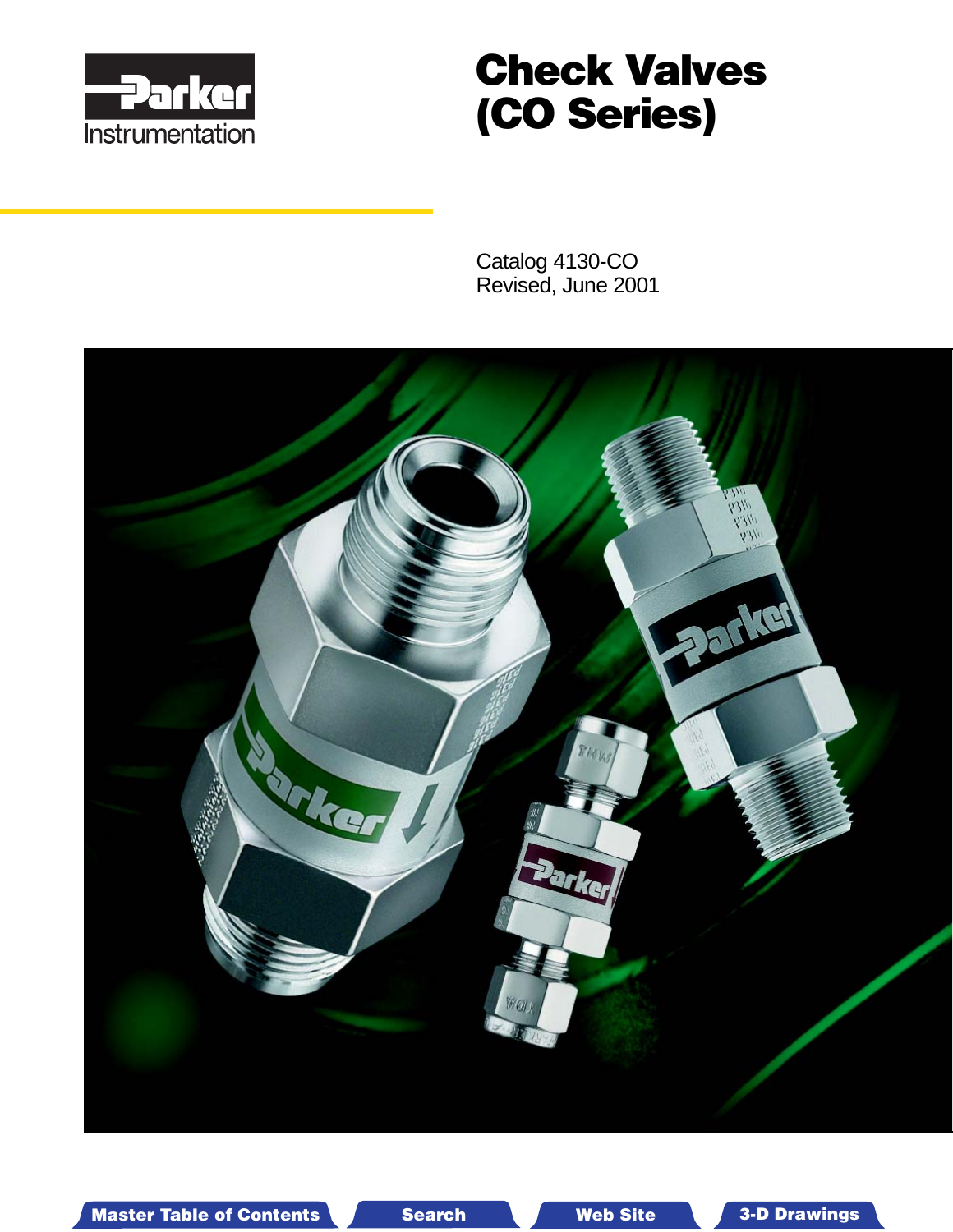### Introduction

Parker CO Series Check Valves are designed for uni-directional flow control of fluids and gases in industries such as chemical processing, oil and gas production and transmission, pharmaceutical, pulp and paper, power and utilities. The CO Series Check Valve is particularly suitable for applications requiring high integrity leak rates and re-sealing capabilities.

### Features

- Seal integrity across the seat and to atmosphere is tested to 4 x 10<sup>-9</sup> std atm-cc/sec (4 x 10<sup>-10</sup> kPa – L/sec) for the CO4L with fluorocarbon rubber seals. All other sizes and seal materials are tested to 1 x 10<sup>-5</sup> std atm-cc/sec  $(1 x 10^{-6} kPa - L/sec).$
- Special seat seal design provides a repeatable high integrity seal and accurate cracking pressures
- 100% factory tested. Cracking pressures include: 1/3, 1, 5, 10, 25, 50, 75, and 100 psi.
- Valves are available with Male and Female NPT, CPITM, A-LOK®, UltraSeal, Male and Female VacuSeal, and Tube Adapter
- Heat code traceability
- Color coded identification labels indicate seal material

# Materials of Construction

| Item $#$ | <b>Part Description</b> | <b>Material</b>                  |  |  |  |
|----------|-------------------------|----------------------------------|--|--|--|
|          | Cap <sup>1</sup>        | ASTM A 276, TYPE 316             |  |  |  |
| 2        | Seat Seal               | Fluorocarbon Rubber <sup>2</sup> |  |  |  |
| 3        | <b>Body Seal</b>        | Fluorocarbon Rubber <sup>2</sup> |  |  |  |
| 4        | Poppet                  | <b>ASTM A 479, TYPE 316</b>      |  |  |  |
| 5        | Spring                  | 316 Stainless Steel              |  |  |  |
| 6        | Label                   | Aluminum                         |  |  |  |
|          | Body <sup>1</sup>       | ASTM A 276, TYPE 316             |  |  |  |

1 For Female VacuSeal ports, bo[dy and cap are manufactured from AST](#page-3-0)M A479, TYPE 316L.

<sup>2</sup>Optional seal materials are available. <mark>See How to Order section</mark>. Lubrication: Perfluorinated Polyether

# **Specifications**

- Pressure Rating: 6000 psig (414 bar) CWP
- Temperature Rating: Fluorocarbon Rubber -15 °F to 400 °F (-26 °C to 204 °C) Buna-N Rubber -30 °F to 250 °F (-34 °C to 121 °C) Ethylene Propylene Rubber

-70 °F to 275 °F (-57 °C to 135 °C) Highly Fluorinated Fluorocarbon Rubber -15 °F to 200 °F (-26 °C to 93 °C)

- Orifice: .156" to .406" (4.0mm to 10.3mm)
- $C_v$ : .43 to 2.65



Model Shown: 4V-CO4L-5-V-SS

# Flow Calculations with 1000 psig (69 bar) Inlet Pressure

| Valve<br><b>Series</b> | <b>Maximum</b><br>$\mathcal{C}_{\mathsf{v}}$ | <b>Pressure</b><br>Drop ĐP |                   |                     | <b>Water</b><br>@601/ <sub>2</sub> F (161/ <sub>2</sub> C) | Air<br>@601/ <sub>2</sub> F (161/ <sub>2</sub> C) |                          |  |
|------------------------|----------------------------------------------|----------------------------|-------------------|---------------------|------------------------------------------------------------|---------------------------------------------------|--------------------------|--|
|                        |                                              | psig                       | bar               | gpm                 | $m^3/hr$                                                   | scfm                                              | $m^3/hr$                 |  |
| CO <sub>4</sub>        | 0.62                                         | 10<br>50<br>100            | 0.7<br>3.4<br>6.9 | 2.0<br>4.4<br>6.2   | 0.4<br>1.0<br>1.4                                          | 61.8<br>135.7<br>187.5                            | 104.5<br>227.7<br>316.7  |  |
| CO <sub>6</sub>        | 1.85                                         | 10<br>50<br>100            | 0.7<br>3.4<br>6.9 | 5.9<br>13.1<br>18.5 | 1.3<br>3.0<br>4.2                                          | 184.4<br>404.4<br>557.9                           | 311.6<br>678.5<br>942.3  |  |
| CO8                    | 2.65                                         | 10<br>50<br>100            | 0.7<br>3.4<br>6.9 | 8.4<br>18.7<br>26.5 | 1.9<br>4.2<br>6.0                                          | 264.2<br>580.3<br>802.3                           | 446.5<br>973.8<br>1355.3 |  |

2

**Parker Hannifin Corporation** Instrumentation Valve Division Jacksonville, Alabama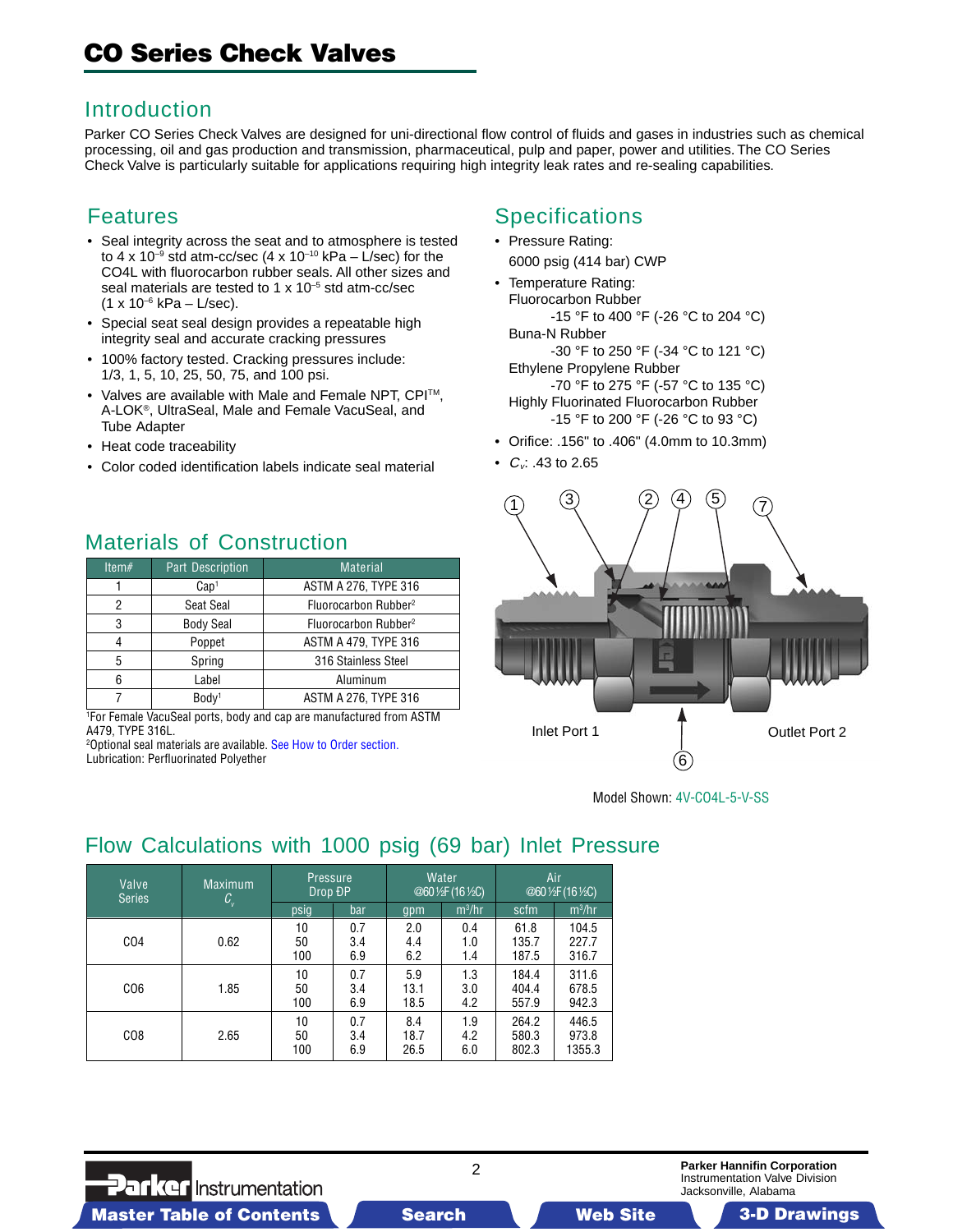# **CO Series Check Valves**



 $D =$  Hex of nuts where applicable Model Shown: 4V-CO4L-5-KZ-SS

# Label Color Cross Reference

| Label Color  | Seal Material              |
|--------------|----------------------------|
| <b>Brown</b> | <b>Fluorocarbon Rubber</b> |
| Black        | Buna-N Rubber              |
| Purple       | Ethylene Propylene Rubber  |
| Green        | All others                 |

Testing: All valves are 100% tested for crack, re-seal, and helium leakage.

|                                        | <b>End Connections</b>              |                                     |      |      | <b>Flow Data</b> |           |      |      | <b>Dimensions</b>        |                          |      |      |                |                          |
|----------------------------------------|-------------------------------------|-------------------------------------|------|------|------------------|-----------|------|------|--------------------------|--------------------------|------|------|----------------|--------------------------|
| <b>Basic Part</b>                      | (Inlet)                             | (Outlet)                            |      |      | <b>Orifice</b>   |           | At   |      | B                        |                          | C    |      | D              |                          |
| <b>Number</b>                          | Port -                              | Port <sub>2</sub>                   | inch | mm   | $C_{V}$          | $x_7 \pm$ | inch | mm   | inch                     | mm                       | inch | mm   | inch           | mm                       |
| 4A-CO4L-*-**-SS                        | 1/4" A-LOK <sup>®</sup> Compression | 1/4" A-LOK <sup>®</sup> Compression | .187 | 4.7  | .62              | .73       | 2.39 | 60.7 | 1.00                     | 25.4                     | .750 | 19.1 | 563            | 14.3                     |
| 4F-C04L-*-**-SS                        | 1/4" Female NPT                     | 1/4" Female NPT                     | .187 | 4.7  | .62              | .73       | 2.38 | 60.5 | $\overline{\phantom{a}}$ | $\overline{\phantom{a}}$ | .750 | 19.1 | $\blacksquare$ |                          |
| 4M-CO4L-*-**<br>-SS                    | 1/4" Male NPT                       | 1/4" Male NPT                       | .187 | 4.7  | .62              | .73       | 2.09 | 53.1 | .95                      | 24.1                     | .750 | 19.1 |                |                          |
| $\star$ $\star$<br>$*$ -SS<br>40-C04L- | 1/4" UltraSeal                      | 1/4" UltraSeal                      | .180 | 4.6  | .58              | .72       | 1.91 | 48.5 | .98                      | 24.9                     | .750 | 19.1 |                |                          |
| '-SS<br>4TA-CO4L-<br>*                 | 1/4" Tube Adapter                   | 1/4" Tube Adapter                   | .156 | 4.0  | .43              | .62       | 2.35 | 59.7 | 1.07                     | 27.2                     | .750 | 19.1 | $\overline{a}$ |                          |
| $4V-CO4L-$<br>-SS                      | 1/4" VacuSeal                       | 1/4" VacuSeal                       | .187 | 4.7  | .62              | .73       | 2.22 | 56.4 | .98                      | 24.9                     | .750 | 19.1 | $\blacksquare$ |                          |
| $-***-SS$<br>4V1-C04L-                 | 1/4" Female VacuSeal                | 1/4" Female VacuSeal                | .182 | 4.6  | .59              | .75       | 2.67 | 67.8 | .98                      | 24.9                     | .750 | 19.1 | .750           | 19.1                     |
| 4Z-CO4L-*-*<br>-SS                     | 1/4" CPI™ Compression               | 1/4" CPI™ Compression               | .187 | 4.7  | .62              | .73       | 2.39 | 60.7 | 1.00                     | 25.4                     | .750 | 19.1 | 563            | 14.3                     |
| M6A-CO4L-*-*<br>* ss                   | 6mm A-LOK <sup>®</sup> Compression  | 6mm A-LOK®Compression               | .187 | 4.7  | .62              | .73       | 2.41 | 61.2 | 1.01                     | 25.7                     | .750 | 19.1 | .551           | 14.0                     |
| '-SS<br>M6Z-CO4L-                      | 6mm CPI™ Compression                | 6mm CPI™ Compression                | .187 | 4.7  | .62              | .73       | 2.41 | 61.2 | 1.01                     | 25.7                     | .750 | 19.1 | .551           | 14.0                     |
| '-SS<br>4M4A-CO4L-                     | 1/4" Male NPT                       | 1/4" A-LOK <sup>®</sup> Compression | .187 | 4.7  | .62              | .73       | 2.25 | 57.2 | .98                      | 24.9                     | .750 | 19.1 | .563           | 14.3                     |
| 4M4F-CO4L-*-**-SS                      | 1/4" Male NPT                       | 1/4" Female NPT                     | .187 | 4.7  | .62              | .73       | 2.26 | 57.4 | 1.69                     | 42.9                     | .750 | 19.1 | $\blacksquare$ | $\overline{\phantom{a}}$ |
| $***$ -SS<br>4M4Z-CO4L-                | 1/4" Male NPT                       | 1/4" CPI™ Compression               | .187 | 4.7  | .62              | .73       | 2.25 | 57.2 | .98                      | 24.9                     | .750 | 19.1 | .563           | 14.3                     |
| 6A-CO6L-*-**-SS                        | 3/8" A-LOK® Compression             | 3/8" A-LOK <sup>®</sup> Compression | .281 | 7.1  | 1.70             | .73       | 3.17 | 80.5 | 1.65                     | 41.9                     | 1.00 | 25.4 | .688           | 17.5                     |
| $*$ -SS<br>$6F-CO6L-$                  | 3/8" Female NPT                     | 3/8" Female NPT                     | .328 | 8.3  | 1.85             | .69       | 3.03 | 77.0 | $\overline{\phantom{a}}$ | $\blacksquare$           | 1.00 | 25.4 |                |                          |
| * **<br>6M-CO6L-<br>-SS                | 3/8" Male NPT                       | 3/8" Male NPT                       | .328 | 8.3  | 1.85             | .69       | 2.78 | 70.6 | 1.64                     | 41.7                     | 1.00 | 25.4 |                |                          |
| $***-SS$<br>6TA-CO6L-                  | 3/8" Tube Adapter                   | 3/8" Tube Adapter                   | .281 | 7.1  | 1.70             | .73       | 3.09 | 78.5 | 1.65                     | 41.9                     | 1.00 | 25.4 |                |                          |
| 6Z-CO6L-*-**-SS                        | 3/8" CPI™ Compression               | 3/8" CPI™ Compression               | .281 | 7.1  | 1.70             | .73       | 3.17 | 80.5 | 1.65                     | 41.9                     | 1.00 | 25.4 | .688           | 17.5                     |
| 8V-CO6L * **-SS                        | 1/2" VacuSeal                       | 1/2" VacuSeal                       | .328 | 8.3  | 1.85             | .69       | 3.57 | 90.7 | 2.06                     | 52.3                     | 1.00 | 25.4 |                | $\overline{a}$           |
| $**$ -SS<br>8V1-C06L-                  | 1/2" Female VacuSeal                | 1/2" Female VacuSeal                | .328 | 8.3  | 1.85             | .69       | 3.57 | 90.7 | 1.65                     | 41.9                     | 1.00 | 25.4 | .062           | 27.0                     |
| M8A-CO6L-*-**-SS                       | 8mm A-LOK <sup>®</sup> Compression  | 8mm A-LOK <sup>®</sup> Compression  | .250 | 6.4  | 1.60             | .68       | 3.15 | 80.0 | 1.69                     | 42.9                     | 1.00 | 25.4 | .630           | 16.0                     |
| M8Z-CO6L-*-**-SS                       | 8mm CPI™ Compression                | 8mm CPI™ Compression                | .250 | 6.4  | 1.60             | .68       | 3.15 | 80.0 | 1.69                     | 42.9                     | 1.00 | 25.4 | .630           | 16.0                     |
| 8A-CO8L-*-**-SS                        | 1/2" A-LOK <sup>®</sup> Compression | 1/2" A-LOK <sup>®</sup> Compression | .406 | 10.3 | 2.65             | .75       | 3.37 | 85.6 | 1.63                     | 41.4                     | 1.25 | 31.8 | .875           | 22.2                     |
| 8F-C08L-*-**-SS                        | 1/2" Female NPT                     | 1/2" Female NPT                     | .406 | 10.3 | 2.65             | .75       | 3.60 | 91.4 | $\overline{\phantom{a}}$ | $\overline{\phantom{a}}$ | 1.25 | 31.8 | $\blacksquare$ | $\overline{\phantom{a}}$ |
| 8M-CO8L * **-SS                        | 1/2" Male NPT                       | 1/2" Male NPT                       | .406 | 10.3 | 2.65             | .75       | 3.16 | 80.3 | 1.65                     | 41.9                     | 1.25 | 31.8 |                |                          |
| 80-C08L * **<br>-SS                    | 1/2" UltraSeal                      | 1/2" UltraSeal                      | .375 | 9.5  | 2.55             | .78       | 3.01 | 76.5 | 2.05                     | 52.1                     | 1.25 | 31.8 |                |                          |
| 8TA-CO8L-*-**-SS                       | 1/2" Tube Adapter                   | 1/2" Tube Adapter                   | .375 | 9.5  | 2.55             | .78       | 3.64 | 92.5 | 1.68                     | 42.7                     | 1.25 | 31.8 |                |                          |
| 8V-CO8L-*-**-SS                        | 1/2" VacuSeal                       | 1/2" VacuSeal                       | .406 | 10.3 | 2.65             | .75       | 3.56 | 90.4 | 2.05                     | 52.1                     | 1.25 | 31.8 |                |                          |
| $***$ -SS<br>8V1-CO8L-                 | 1/2" Female VacuSeal                | 1/2" Female VacuSeal                | .375 | 9.5  | 2.55             | .78       | 3.65 | 92.7 | 1.73                     | 43.9                     | 1.25 | 31.8 | .062           | 27.0                     |
| $***$ -SS<br>8Z-CO8L-                  | 1/2" CPI™ Compression               | 1/2" CPI™ Compression               | .406 | 10.3 | 2.65             | .75       | 3.37 | 85.6 | 1.63                     | 41.4                     | 1.25 | 31.8 | .875           | 22.2                     |
| $***$ -SS<br>M12A-CO8L-                | 12mm A-LOK <sup>®</sup> Compression | 12mm A-LOK <sup>®</sup> Compression | .375 | 9.5  | 2.55             | .78       | 3.44 | 87.4 | 1.72                     | 43.7                     | 1.25 | 31.8 | .866           | 22.0                     |
| $.**$ -SS<br>M12Z-CO8L-                | 12mm CPI™ Compression               | 12mm CPI™ Compression               | .375 | 9.5  | 2.55             | .78       | 3.44 | 87.4 | 1.72                     | 43.7                     | 1.25 | 31.8 | .866           | 22.0                     |

Flow Data / Dimensions

\*Cracking Pressure \*\*Seal Designator

†For CPI™ and A-LOK® , dimensions are measured with nuts in the finger tight position. ‡Tested in accordance with ISA S75.02. Gas flow will be choked when  $P_1 - P_2 I P_1 = x_1$ .

**Parker** Instrumentation Master Table of Contents **3. Dearch Master Table of Contents 3-D Drawings Search** Master Table of Contents 3-D Drawings

**Parker Hannifin Corporation** Instrumentation Valve Division Jacksonville, Alabama

3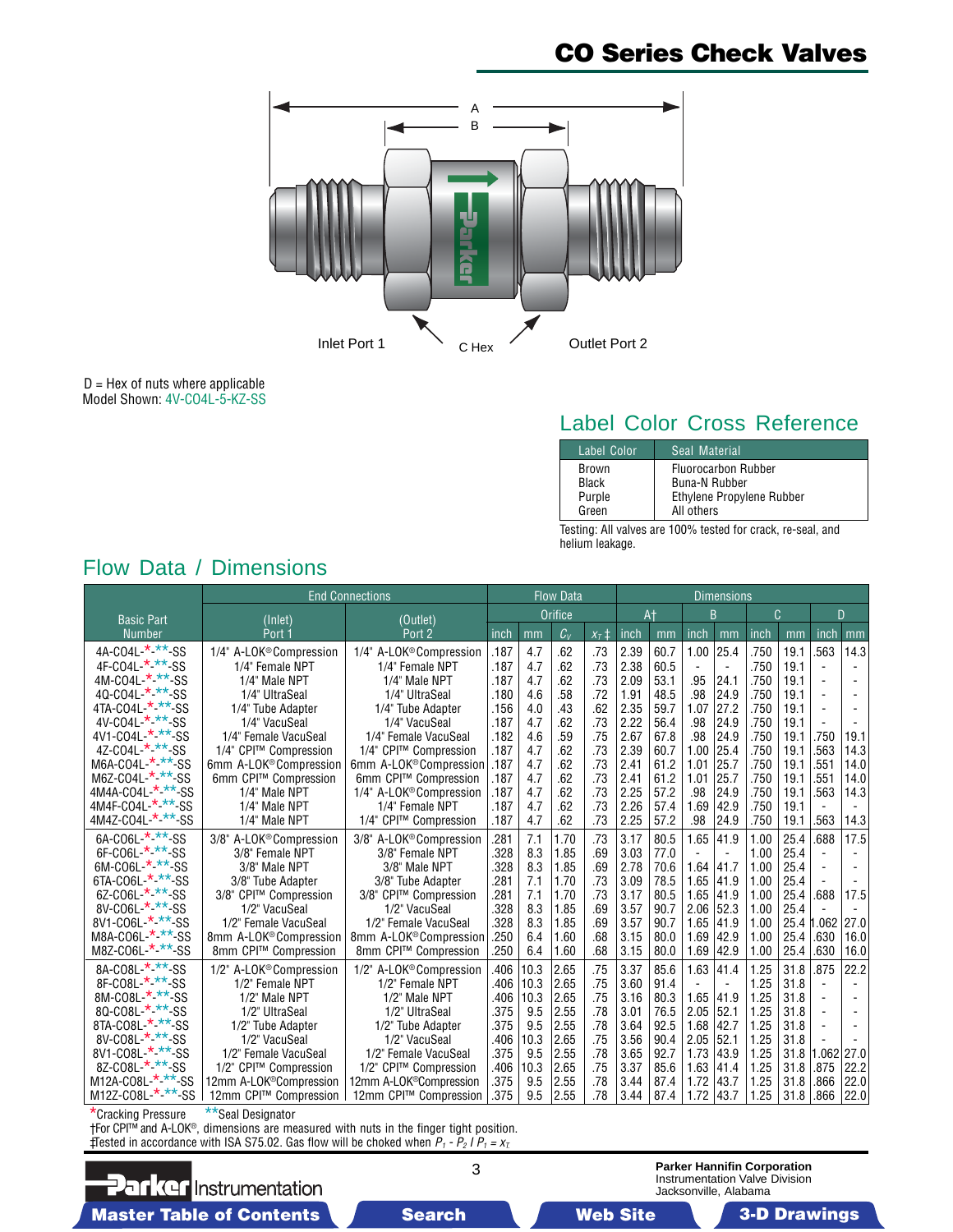# **CO Series Check Valves**

#### <span id="page-3-0"></span>How to Order

The correct part number is easily derived by following the circled number sequence.The six product characteristics required are coded as shown below. \*Note: If both the inlet and outlet ports are the same, eliminate the outlet port designator.

| <b>Example:</b> | <u>4M</u> |               | $4F - CO4L -$ | $\sim$ 100 $\pm$         |      | SS<br>$\sim$           |
|-----------------|-----------|---------------|---------------|--------------------------|------|------------------------|
|                 |           | $\circled{2}$ | $\bf{(3)}$    | (4)                      | (5)  | $\mathbf{\widehat{6}}$ |
|                 |           | Inlet Outlet  | <b>Body</b>   | Crack                    | Seal | <b>Body</b>            |
|                 | Port      | Port          | <b>Size</b>   | <b>Pressure Material</b> |      | Material               |

Describes a CO Series Check Valve with 1/4" male NPT inlet and a 1/4" female NPT outlet, 1 psig cracking pressure, fluorocarbon rubber seals, and stainless steel body construction.

| I<br>Inlet<br>Port                           | $\bf{2}$<br>Outlet<br>Port                          | $\bigcirc$<br><b>Body</b><br><b>Size</b> | $\left( 4\right)$<br>Crack<br>Pressure | 6<br>Seat & Seal<br><b>Material</b>                           | $\bf \odot$<br><b>Body</b><br><b>Material</b> |
|----------------------------------------------|-----------------------------------------------------|------------------------------------------|----------------------------------------|---------------------------------------------------------------|-----------------------------------------------|
| 4A, 4F, 4M, 4Q, 4TA<br>4V, 4V1, 4Z, M6A, M6Z | 4A, 4F, 4M, 4Q, 4TA<br>4V, 4V1, 4Z, M6A, M6Z        | CO <sub>4</sub> L                        | $1/3$ psi<br>1 psi<br>5 psi            | V - Fluorocarbon Rubber<br>BN - Buna-N Rubber                 | $SS -$<br>316 Stainless Steel                 |
| 6A, 6F, 6M, 6TA, 6Z,<br>8V, 8V1, M8A, M8Z    | 6A, 6F, 6M, 6TA, 6Z, 8V<br>8V1, M8A, M8Z            | CO <sub>6</sub> L                        | 10 psi<br>25 psi                       | EPR - Ethylene<br>Propylene Rubber<br>KZ - Highly Fluorinated |                                               |
| 8A, 8F, 8M, 8Q, 8TA,<br>8V1, 8Z, M12A, M12Z  | 8V, 8A, 8F, 8M, 8Q, 8TA,<br>8V, 8V1, 8Z, M12A, M12Z | CO8L                                     | 50 psi<br>75 psi<br>$100$ psi          | Fluorocarbon Rubber                                           |                                               |

#### **Options**

**Oxygen Cleaning** - Add the suffix -**C3** to the end of the part number to receive valves cleaned and assembled for oxygen service in accordance with Parker specification ES8003. **Example:** 4A-CO4L-1-BN-SS-**C3**

**Special Cleaning** - All face seal ended valves are cleaned in accordance with Parker Specification ES8001. This is an option for all valves by adding the suffix **-C1** to the end of the part number. **Example:** M6A-CO4L-10-SS-**C1**

**Material** - Contact the factory for availability of AOD/VAR stainless steel and ID Electropolish.

## Available End Connections

**A**-Two ferrule A-LOK® compression port



**Z**-Single ferrule CPITM compression port



**M**-ANSI/ASME B1.20.1 External pipe threads

**V1**-Internal VacuSeal face seal port



**F**-ANSI/ASME B1.20.1 Internal pipe threads



**V**-VacuSeal face seal port



seal port



**TA**-Tube adapter connection

**Q**-UltraSeal face



 **WARNING** FAILURE, IMPROPER SELECTION OR IMPROPER USE OF THE PRODUCTS AND/OR SYSTEMS DESCRIBED HEREIN OR RELATED ITEMS CAN CAUSE DEATH, PERSONAL INJURY AND PROPERTY DAMAGE.

This document and other information from Parker Hannifin Corporation, its subsidiaries and authorized distributors provide product and/or system options for further investigation by users having technical expertise. It is important that you analyze all aspects of your application and review the information concerning the product or system in the current product catalog. Due to the variety of operating conditions and applications for these products or systems, the user, through its own analysis and testing, is solely responsible for making the final selection of the products and systems and assuring that all performance, safety and warning requirements of the application are met.

The products described herein, including without limitation, product features, specifications, designs, availability and pricing, are subject to change by Parker Hannifin Corporation and its subsidiaries at any time without notice.

#### **Offer of Sale**

The items described in this document are hereby offered for sale by Parker Hannifin Corporation, its subsidiaries or its authorized distributors. This offer and its acceptance are governed by the provisions stated in the "Offer of Sale" located in Catalog 4110-U Needle Valves (U Series).

© Copyright 2001, Parker Hannifin Corporation. All Rights Reserved.

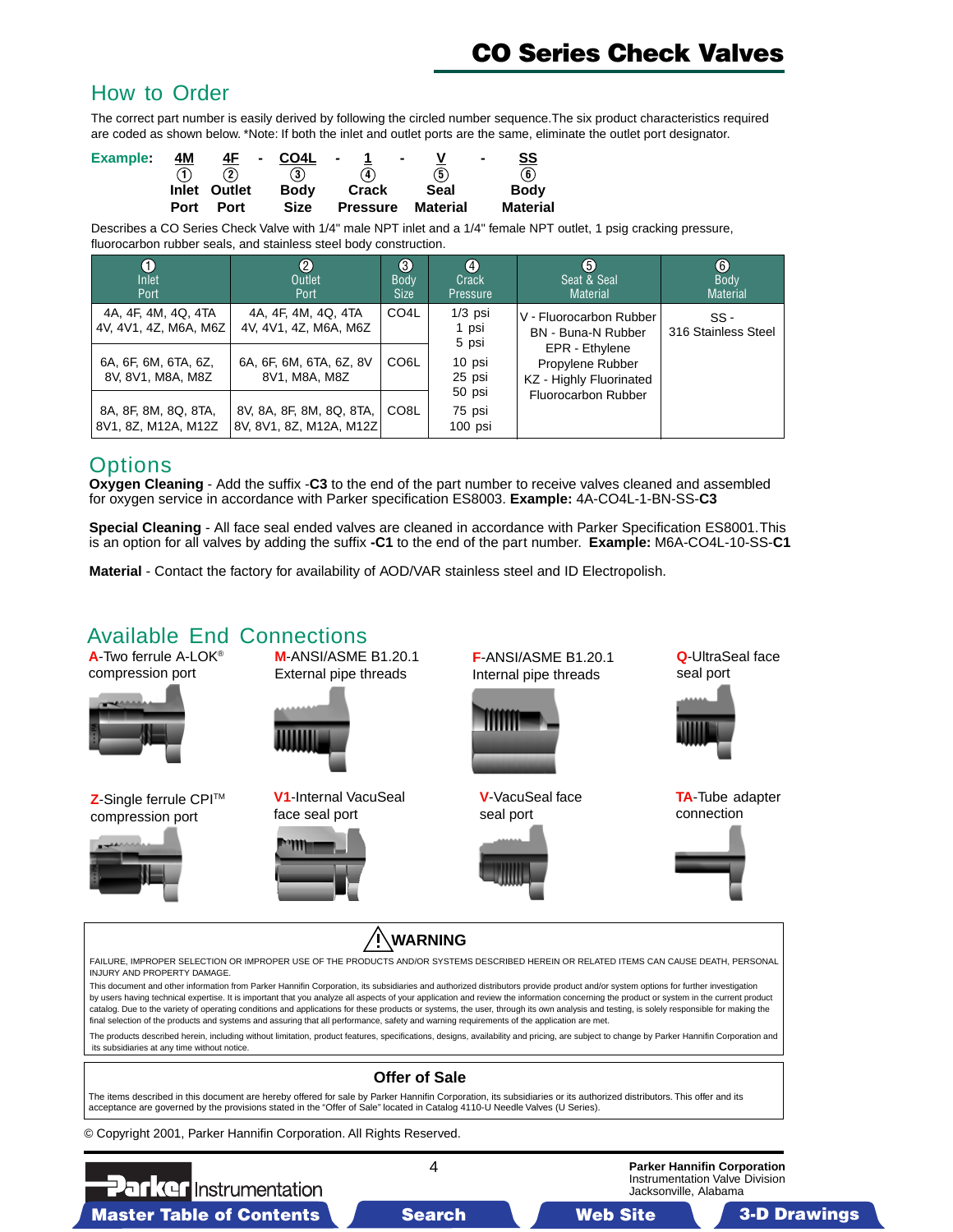|  |  |  | <b>Crack and Re-seal Performance</b> |
|--|--|--|--------------------------------------|
|--|--|--|--------------------------------------|

| <b>Check Valve</b> | <b>Rated Crack Pressure</b> |      | Minimum Acceptable<br><b>Crack Pressure</b> |      | Maximum Acceptable<br><b>Crack Pressure</b> |               | Maximum Re-seal<br><b>Back Pressure</b> |  |  |
|--------------------|-----------------------------|------|---------------------------------------------|------|---------------------------------------------|---------------|-----------------------------------------|--|--|
| psig               | bar                         | psig | bar                                         | psig | bar                                         |               | bar                                     |  |  |
| 1/3                | 0.02                        |      | 0.00                                        |      | 0.07                                        |               | 0.28                                    |  |  |
|                    | 0.07                        |      | 0.00                                        |      | 0.21                                        |               | 0.28                                    |  |  |
|                    | 0.34                        |      | 0.21                                        |      | 0.55                                        | 3 BCP         | 0.21 BCP                                |  |  |
| 10                 | 0.69                        |      | 0.48                                        | 13   | 0.90                                        | 3 BCP         | 0.21 BCP                                |  |  |
| 25                 | 1.72                        | 20   | 1.38                                        | 30   | 2.07                                        | 4 BCP         | 0.28 BCP                                |  |  |
| 50                 | 3.45                        | 40   | 2.76                                        | 60   | 4.14                                        | 5 BCP         | 0.34 BCP                                |  |  |
| 75                 | 5.17                        | 60   | 4.14                                        | 90   | 6.21                                        | 7 BCP         | 0.48 BCP                                |  |  |
| 100                | 6.89                        | 80   | 5.52                                        | 120  | 8.27                                        | <b>10 BCP</b> | 0.69 BCP                                |  |  |

BCP means "Below Cracking Pressure"

Cracking pressure is defined as the upstream pressure at which a detectable flow is measured.

Re-seal pressure is defined as the upstream pressure at which the check valve closes bubble-tight.

**Example:** For a valve with a spring having a rated cracking pressure of 25 psig, (1.72 bar) the actual cracking pressure ranges between 20 and 30 psig (1.38 and 2.07 bar). The reseal pressure range would be 16 to 20 psig (1.10 to 1.38 bar). Check valves having springs with rated crack pressures of 3 psig (0.21 bar) or less may require up to 4 psig (0.28 bar) back pressure to re-seal bubble-tight.

**Note:** Check valves which are not actuated for a period of time may initially crack at higher than the above crack pressure ranges.

### Pressure vs. Temperature







**Note:** To determine MPa, multiply bar by 0.1